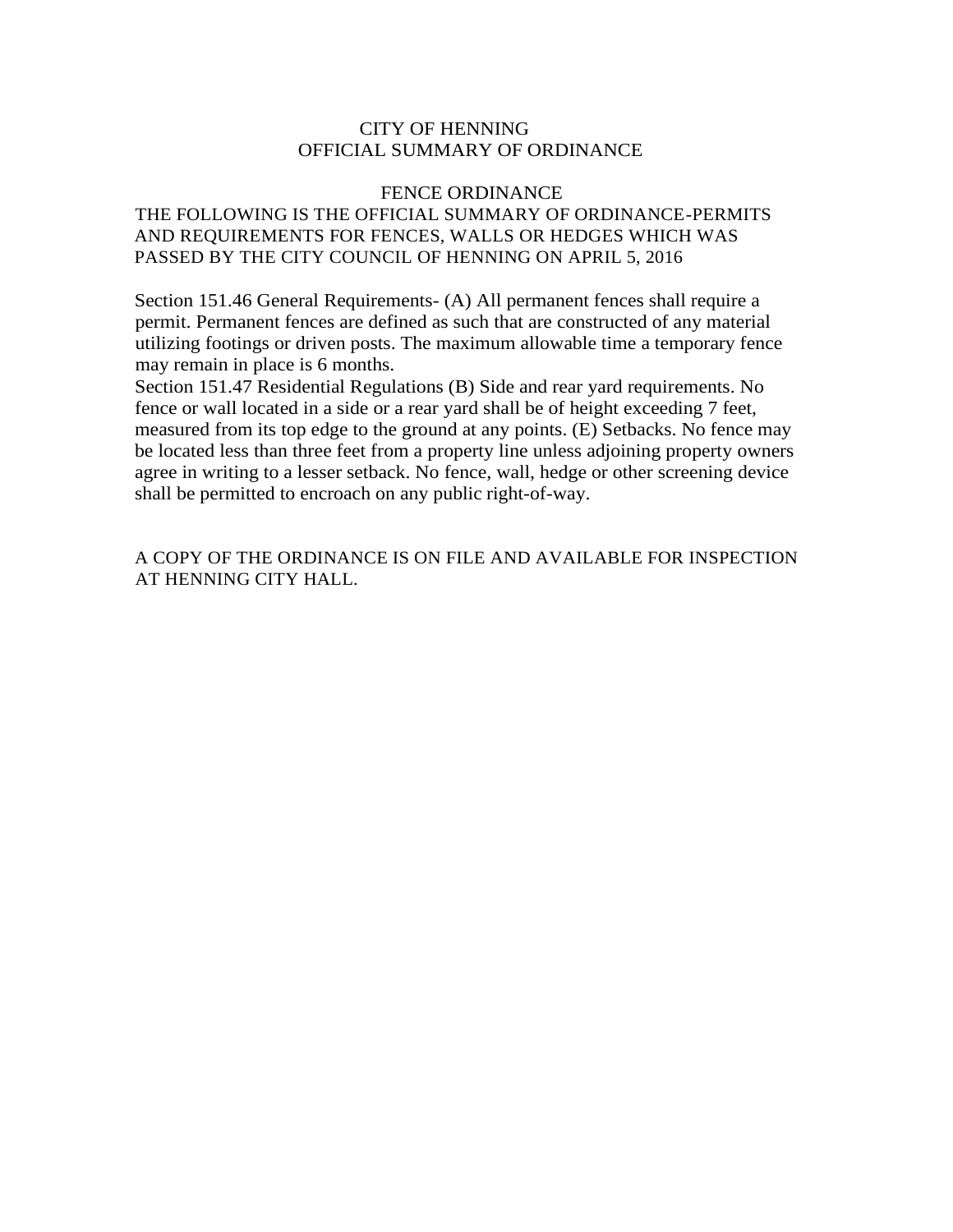# **City of Henning Minnesota Basic Code of Ordinances** - **Land Usage**

*PERMITS AND REQUIREMENTS FOR FENCES, WALLS OR HEDGES*

### § **151.45 APPLICATION.**

The requirements of this subchapter shall apply to all new or replacement fences, walls, or shrubbery erected or installed from and after the effective date of this subchapter, but shall not apply to the mere repair of existing fences.

### § **151.46 GENERAL REQUIREMENTS.**

(A) All permanent fences shall require a permit. Permanent fences are defined such that are constructed of any material utilizing footings or driven posts. The maximum time a temporary fence may remain in place is 6 months.

(B) No fence shall contain barbed wire.

(C) No fence shall be charged with electric current, except within an agricultural district,

(D) No fence, wall or other obstruction to vision above a height of 30 inches from the established street grades shall be permitted within the triangular area formed at the intersection of any street right-ofway lines by a straight line drawn between the right-of-way lines at a distance along each line of 25 feet from their point of intersection.

(E) Fences must be maintained so as not to endanger life or property and any fence which, through lack of repair, type of construction or otherwise, that imperils health, life or property or the well-being of a neighborhood shall be deemed a nuisance.

(F) All fences must be located on the private property of the person, firm or corporation constructing the fence.

(G) All fences must comply with all other requirements of law or this code as it applies to fence installation and materials. Penalty, see§ 151,99

#### § **151.47 RESIDENTIAL REGULATIONS.**

*(A) Prohibited material.* No fence or wall shall be constructed of any electrically charged element or barbed wire.